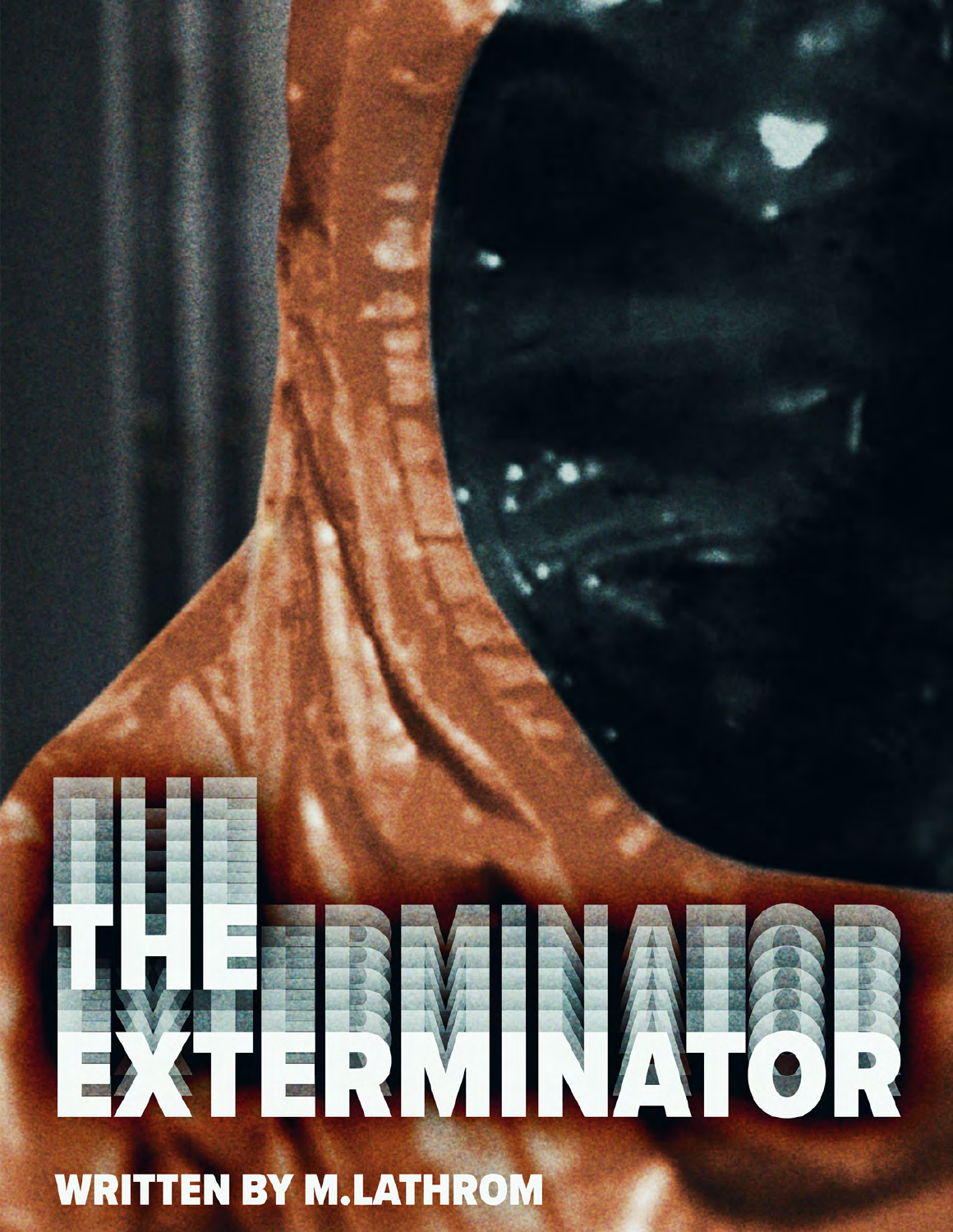# THE EXTERMINATOR

Written by

Matt Lathrom

matt@mlathrom.com writtenby.mlathrom.com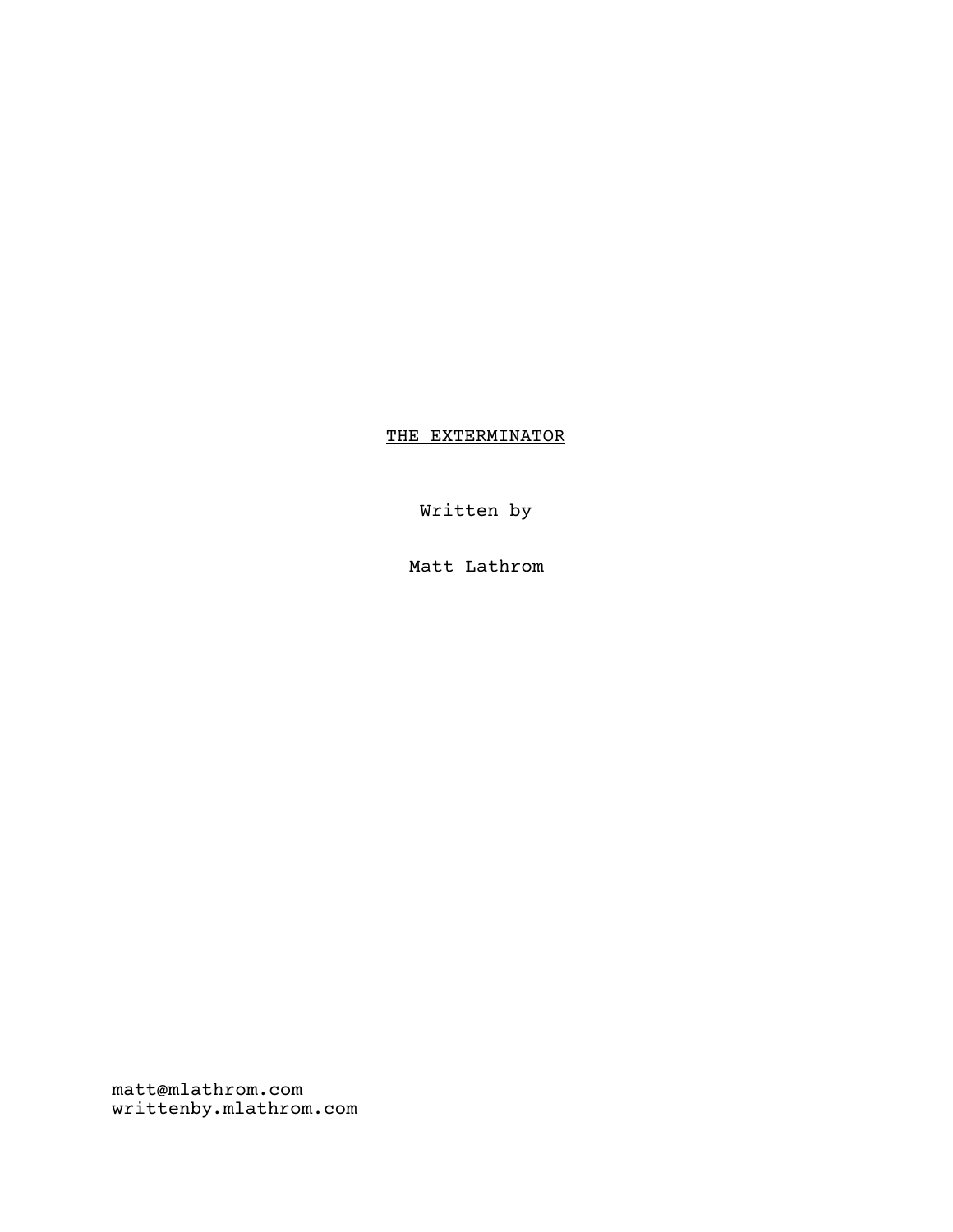FADE IN:

**EXT. STREET - DAY**

The EXTERMINATOR, face unseen, slams the white van door. He straightens the metal tank on his back. Heads toward the brick apartment across the street.

An electrical buzz emanates from the metal tank.

### **INT. APARTMENT - DAY**

NOAM's beer gut hangs over his lap as he leans forward and squints at the dingy laptop on his coffee table. He's a 48 year-old man living a 19-year-old's nightmare.

Togo bags and plastic utensil's pepper the apartment. Parts and half-assembled computers fill empty spaces and corners. The room hums with running computer fans.

He throw one of the four pairs of glasses from the table.

Code streams down the black console window.

He stands from the couch, heads for the open kitchen area.

He opens the refrigerator. A humming computer sits where food and shelves should be. Wires run out of a bored hold in the side.

He pulls an ethernet cable from a port hub, plugs it into the side of the computer.

Green lights blink on.

#### **INT. APARTMENT LOBBY - DAY**

Ding. The "L" light blinks on above the elevator. The Exterminator rocks back and forth, whistles a snappy tune.

The elevator doors part. A thick man in a grey wool coat struts steps out. He takes notice of the Exterminator's tank.

## THICK MAN What the hell you got in there?

FADE IN:<br>
EXTREMINATOR, face unseen, slams the white van door. He<br>
is the SXTERMINATOR, face unseen, slams the white van door. He<br>
is the schemation that the metal tank on his back. Meads toward the<br>
Pric, apartment across The Exterminator steps into the elevator, turns around. He's a 36-year-old man with a round face and stylish black glasses.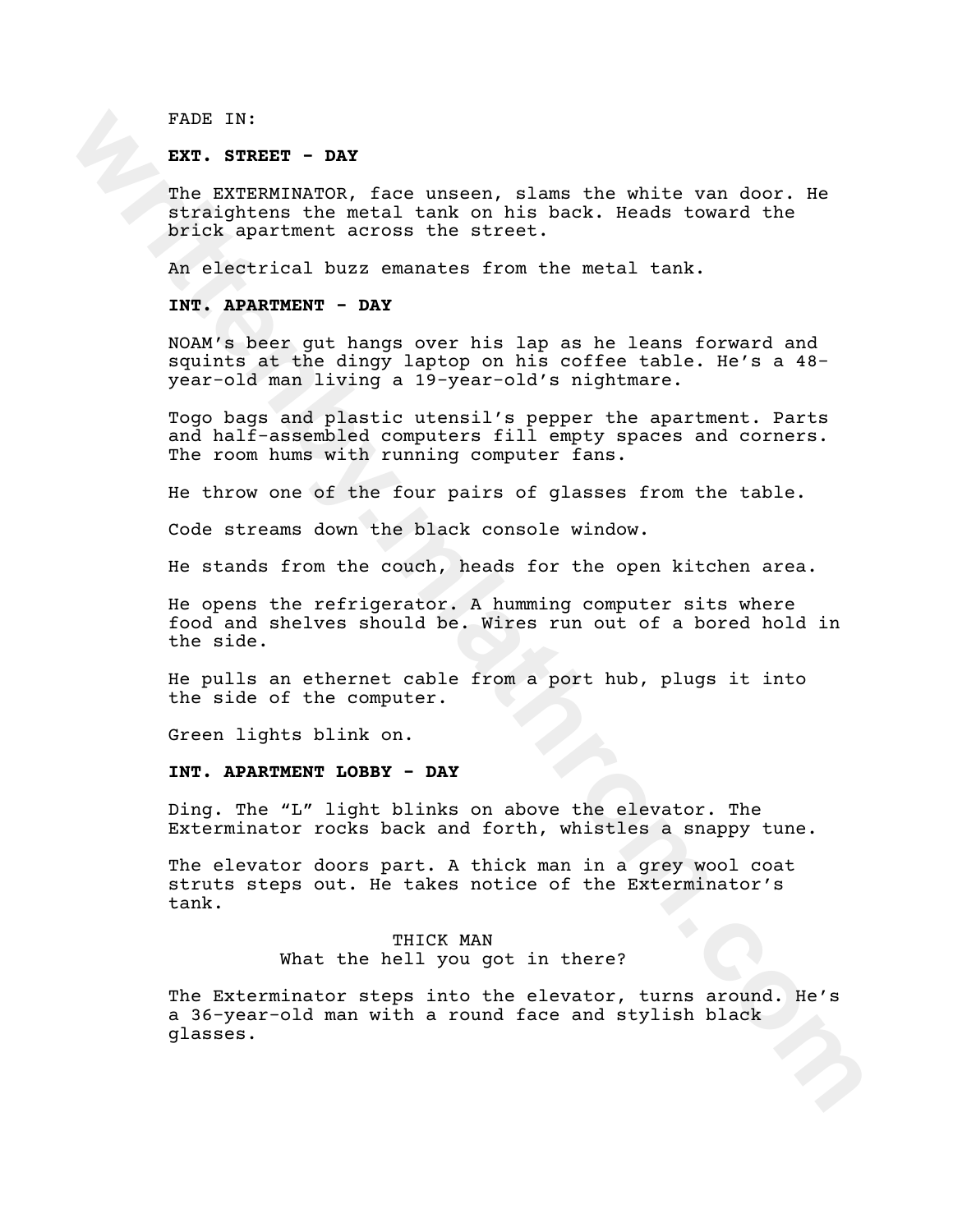EXTERMINATOR Oh this? The tank's got a motor in it to keep the bug spray from settling.

#### THICK MAN

Hmm.

Thick man shrugs. Walks away.

Exterminator smirks.

## **INT. APARTMENT - DAY**

CLOSE ON the computer screen. Boxes with various dollar amounts drain, then scroll off screen as a number at the bottom grows.

A box with \$12,000 drops to zero. A box with \$479 drops to zero. A box with -\$30 flies off screen unchanged.

Noam smirks as the number grows.

## **INT. APARTMENT HALLWAY - DAY**

Exterminator wanders down the hall, stops.

CLOSE ON the apartment door. Number 905.

Exterminator twists the 9 to be a 6.

He peers down both ends of the hall. Nobody. He lowers the tank from his back onto the floor next to the door.

On this <sup>2</sup> Excelusionary and the best propositions in the total periodic in the state of the state of sections and the state and the state and the mean of the state and the state and the state and the state and the state He pulls a small, black bottle from his belt, sprays liquid in the deadbolt. A bit of smoke rises as the liquid expands into a foam.

Pulls the tub attached to the tank up, examines the thin end attachment, then wedges it under the crack of the door.

### **INT. APARTMENT - SAME TIME**

Noam flips open two more laptops on his coffee table. Presses a few keys.

Their screens light up with the same account draining process.

His eyes bounce between them.

A high pitched buzzing cuts through the computer fan hum. Noam shakes his head, panicked. Peers over. A little bee lands on his sleeve.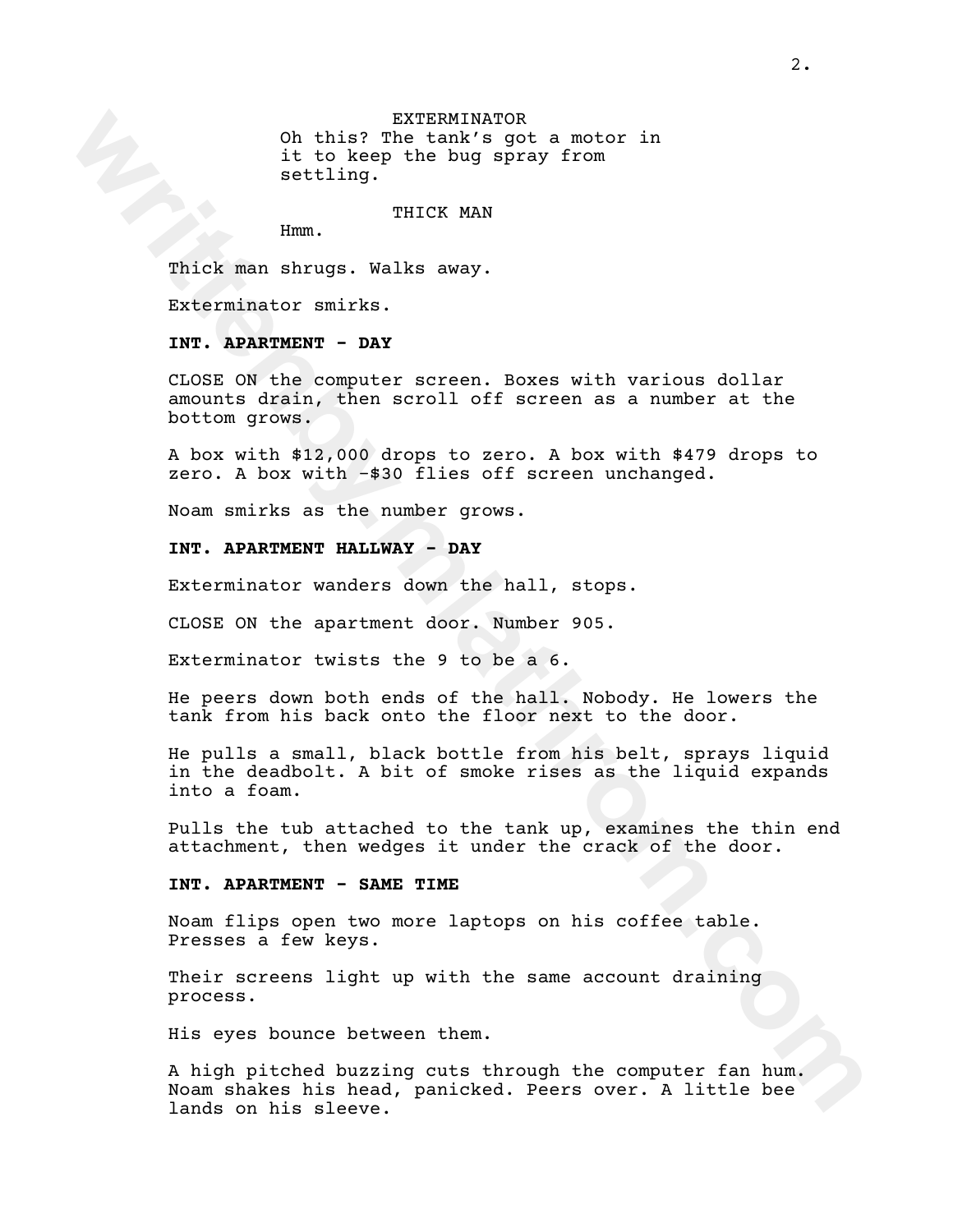He reaches for a magazine on the table. Swaps his arm. Pulls the magazine away.

The red and yellow goo mark on his sleeve. He sneers.

Another high pitched buzz. He ships his head around. Another bee.

Then another. Another. He jumps out of his seat. Swats at group of bees in the air.

He stumbles back, hits the table.

Something catches his eye.

POV on the door. A few bees crawl out from under the door crack.

#### **EXT. APARTMENT HALLWAY - SAME TIME**

CLOSE ON Exterminator's hand twisting the knob at the top of the tank.

### **INT. APARTMENT - SAME TIME**

POV on the door. A swell of buzzing, then a swarm of bees fly out from a point under the door crack.

Noam trips backward over the coffee table, lands on his back.

We reaches for a magazine on the table. Sweps his arm. Pulls<br>the magazine oway.<br>The red and yellow yoo mark on his elever. He sneers.<br>Another high pitched buzz. He ships his head around. Another<br>Dec.<br>Then another. Another. The swarm of bees surrounds him. He screams, swats, flings around on the ground. He rools over, crawls up, rushes for the door.

He twists the handle, bangs on the door.

#### **EXT. APARTMENT HALLWAY - SAME TIME**

Exterminator whistles a snappy tune as he struts down the hall as Noam bangs and screams from inside the apartment.

#### **EXT. STREET - DAY**

An insect logo with a red circle line through it on the side of the white van.

It drives off. The muffled screams emanate from the brick building across the street.

SMASH TO: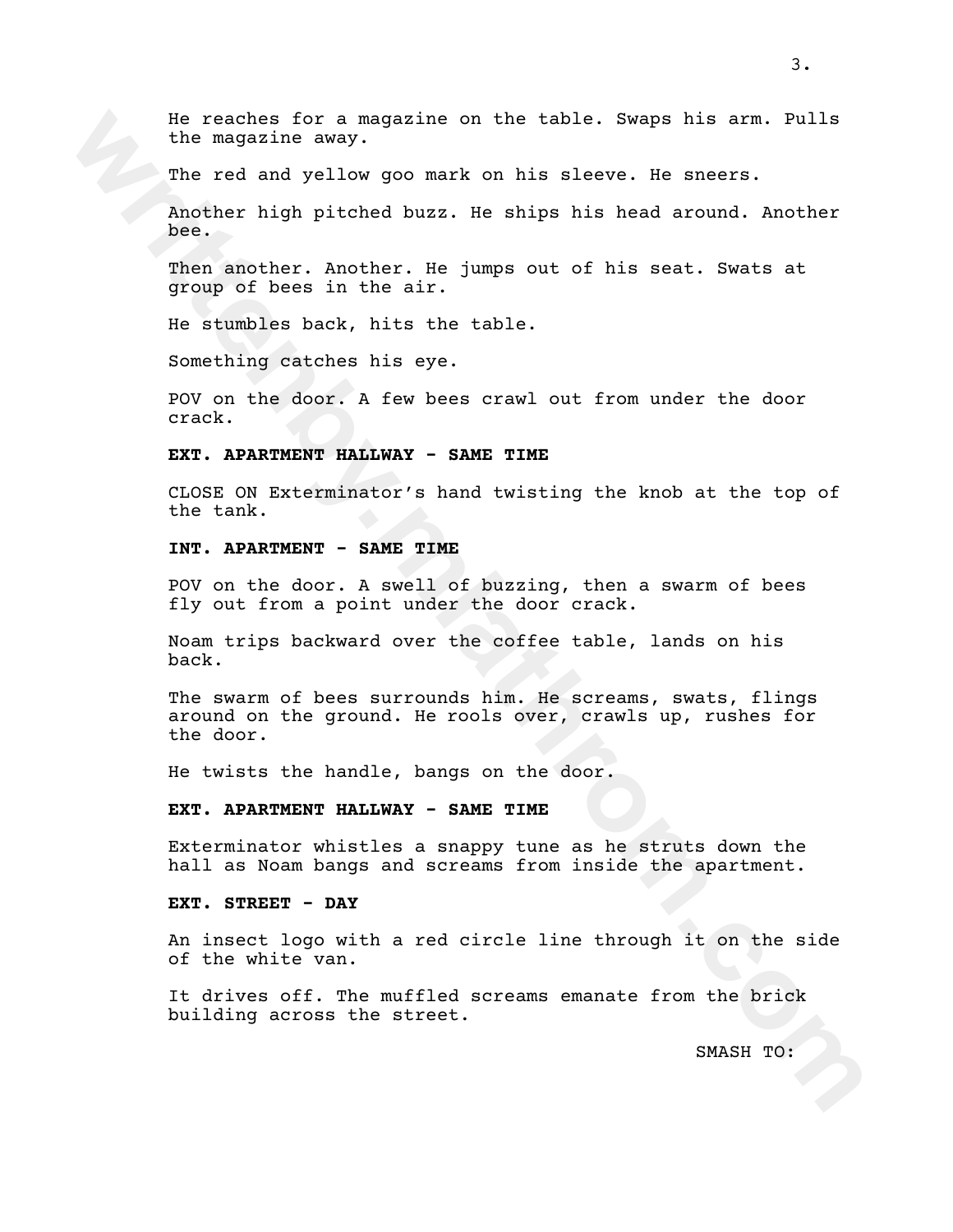### **INT. APARTMENT HALLWAY - DAY**

A few officers stand nervous outside the apartment.

INT. APARTMENT HALWAY - DAY<br>
A few officers stand nervous outside the apartment.<br>
Involume in plastic suits ofter into the plastic burrier<br>
around the apartment door. On with an original suits,<br>
DEVE, and one with a blue-l Two men in plastic suits, step into the plastic barrier around the apartment door. On with an orange-lined suite, DAVE, and one with a blue-lined suit, TOM. The hood screens on the suits obscure their faces.

DAVE We're not sure how bad it is in there. You'll have to give us some time.

A young nervous cop nods.

COP Y-yeah. Whatever you say.

Dave zips put he plastic shield.

CLOSE ON the deadbolt. TOM pulls a small black bottle from his suit pocket. Sprays it on the deadbolt. The foam dissolves away.

He nods to the Dave behind him.

#### **INT. APARTMENT - MOMENTS LATER**

The two men wander the apartment, searching. Bees fly around, land on their suits.

Both ignore the dead man covered in red bumps on the floor, along with the bees.

Dave kneels next to the laptops on the table. He nods to Tom, who opens the refrigerator.

Tom leans in. He pulls a small dongle device from his pocket. He clamps it onto the ethernet cable in the side of the computer in the fridge.

A green light on the box attached to the clamp lights up.

Tom stands upright. Pulls a handheld device with a simple digital counter.

CLOSE ON the counter. Green digital numbers count down from 30:00, 29:55, 29:49.

Below the time count, a dollar count grows.

Tom looks to Dave.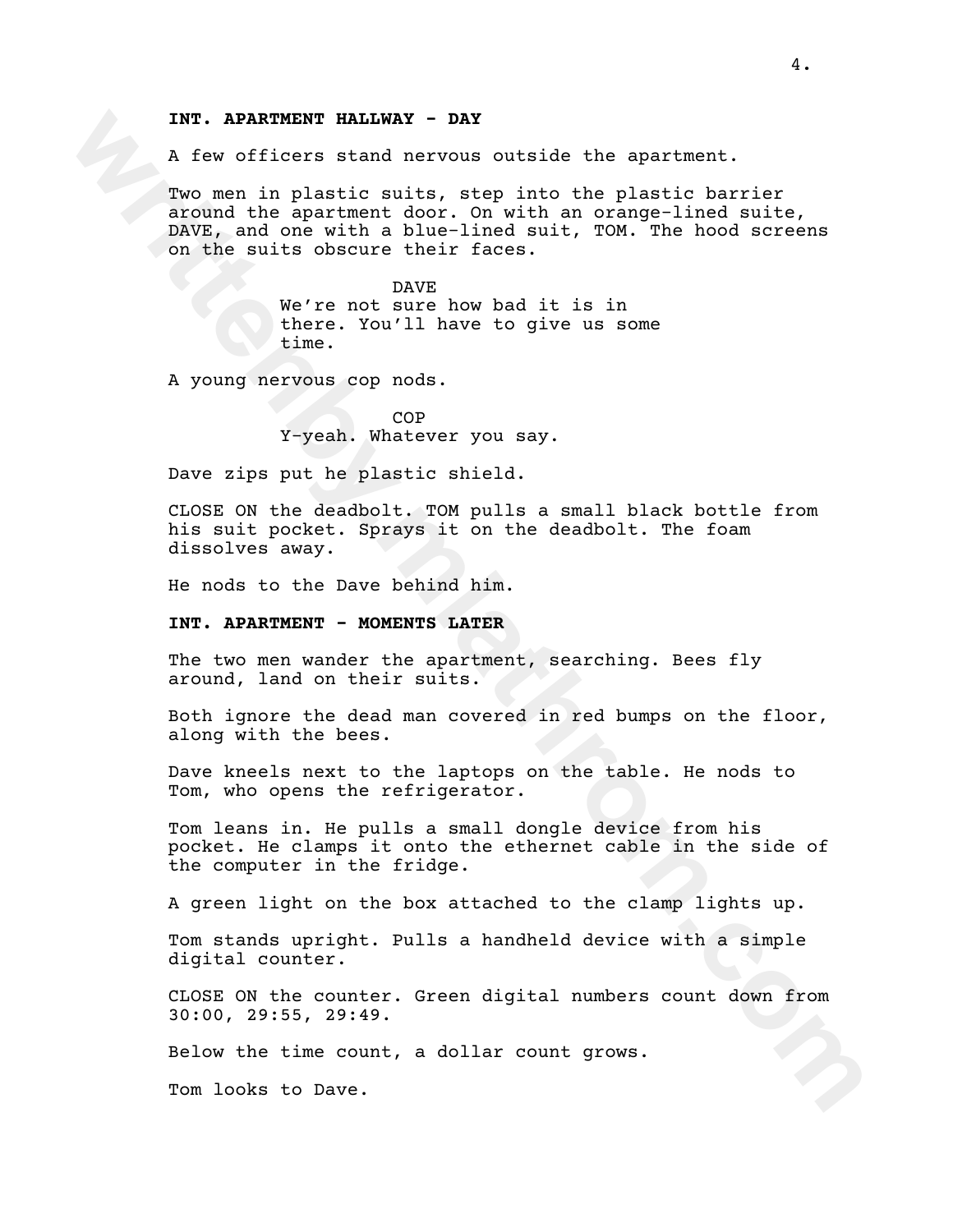Dave peers at the laptop screen. The number at the bottom of the screen that was once growing drawings along with the other boxed accounts.

### **EXT. APARTMENT HALLWAY - LATER**

Dave pears at the laptop screen, The number at the bottom of<br>the soreen that was once growing drawings along with the<br>chirat boxed accounts.<br>EXT. APARTMSENT RALIMAY - LATER<br>Dave and Tom steps out of the barrier. Tom sign i Dave and Tom steps out of the barrier. Tom zips it up. Dave approaches the nervous cop.

DAVE It's pretty bad in there. We deployed a bug bomb, but it'll be at least two hours before anyone can step foot in there.

The cop nods.

COP Right. Makes sense.

DAVE Now, we're going to go grab some lunch. By the time we're back, the gas should be settled.

COP Got it. Thanks.

Dave and Tom head off down the hall

The cop turns around.

COP Hey, did you see anything... out of the ordinary in there?

Dave pauses, doesn't look back.

DAVE You mean other than a swarm of bees?

COP Right. Well we couldn't get a hold of the tenant.

DAVE Well good luck.

The cop nods.

Dave and Tom wait by the elevator doors. They part. The thick man in the gray wool coat strolls out.